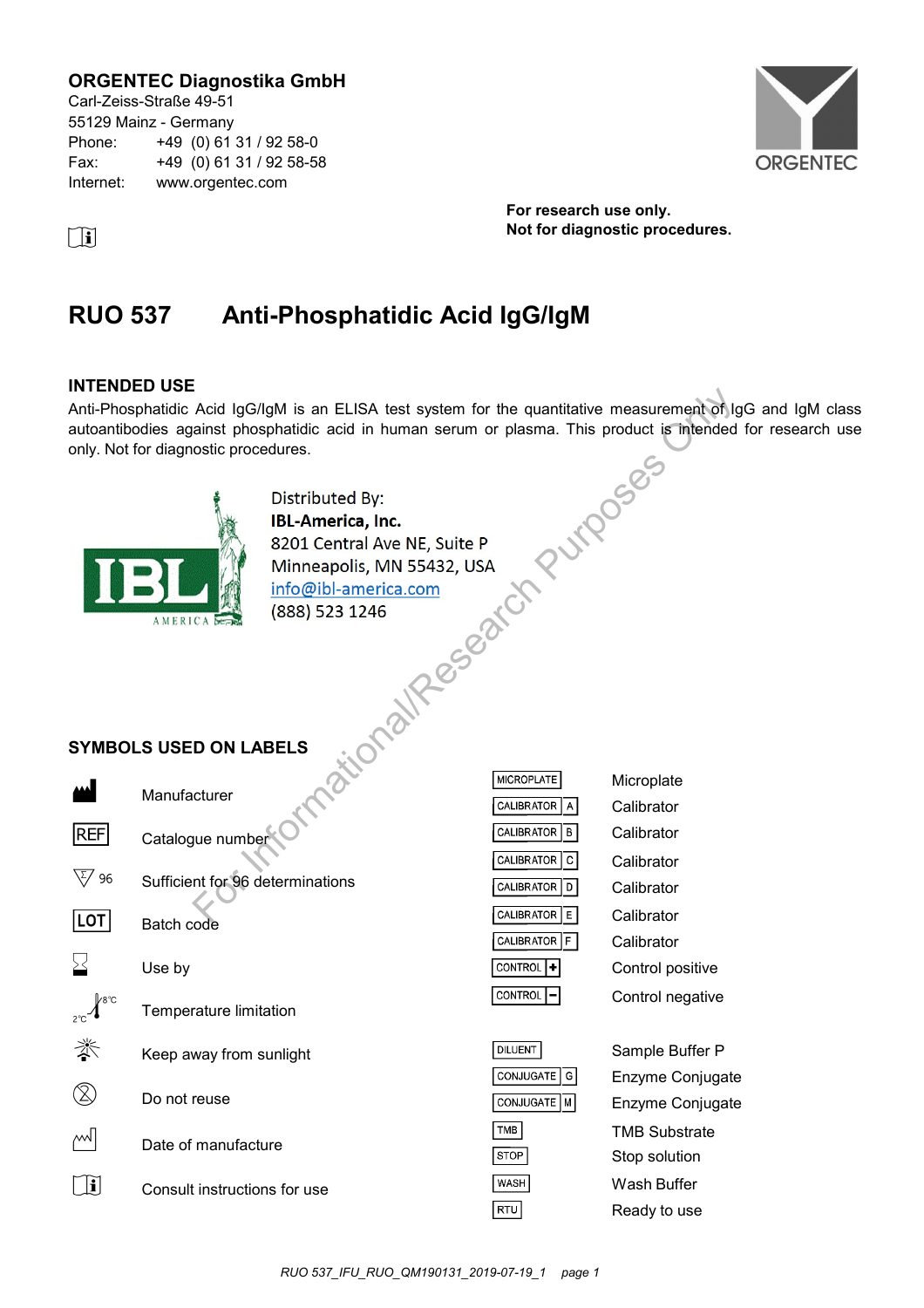# **PRINCIPLE OF THE TEST**

Highly purified phosphatidic acid is bound to microwells saturated with beta-2-glycoprotein I.

The determination is based on an indirect enzyme linked immune reaction with the following steps:

Specific antibodies in the sample bind to the antigen coated on the surface of the reaction wells. After incubation, a washing step removes unbound and unspecifically bound serum or plasma components. Subesquently added enzyme conjugate binds to the immobilized antibody-antigen-complexes. After incubation, a second washing step removes unbound enzyme conjugate. After addition of substrate solution the bound enzyme conjugate hydrolyses the substrate forming a blue coloured product. Addition of an acid stopps the reaction generating a yellow endproduct. The intensity of the yellow color

correlates with the concentration of the antibody-antigen-complex and can be measured photometrically at 450 nm.

# **WARNINGS AND PRECAUTIONS**

- All reagents of this kit are intended for professional use only.
- Components containing human serum were tested and found negative for HBsAg, HCV, HIV1 and HIV2 by FDA approved methods. No test can guarantee the absence of HBsAg, HCV, HIV1 or HIV2, and so all human serum based reagents in this kit must be handled as though capable of transmitting infection.
- Bovine serum albumin (BSA) used in components has been tested for BSE and found negative.
- Avoid contact with the substrate TMB (3,3',5,5'-Tetramethyl-benzidine).
- Stop solution contains acid, classifiaction is non-hazardous. Avoid contact with skin.
- Control, sample buffer and wash buffer contain sodium azide 0.09% as preservative. This concentration is classified as non-hazardous.
- Enzyme conjugate contains ProClin 300 0.05% as preservative. This concentration is classified as non-hazardous.

During handling of all reagents, controls and serum samples observe the existing regulations for laboratory safety regulations and good laboratory practice:

- First aid measures: In case of skin contact, immediately wash thoroughly with water and soap. Remove contaminated clothing and shoes and wash before reuse. If system fluid comes into contact with skin, wash thoroughly with water. After contact with the eyes carefully rinse the opened eye with running water for at least 10 minutes. Get medical attention if necessary. based reagents in this kit must be handled as though capable of transmitting informin (BSA) used in components has been tested for BSE and found negative. The substrate TMB (3,3',5,5-Tetrancehyl-benzidine). The substrate t
- Personal precautions, protective equipment and emergency procedures:

Observe laboratory safety regulations. Avoid contact with skin and eyes. Do not swallow. Do not pipette by mouth. Do not eat, drink, smoke or apply makeup in areas where specimens or kit reagents are handled. When spilled, absorb with an inert material and put the spilled material in an appropriate waste disposal.

- Exposure controls / personal protection: Wear protective gloves of nitril rubber or natural latex.
- Wear protective glasses. Used according to intended use no dangerous reactions known.
- Conditions to avoid: Since substrate solution is light-sensitive. Store in the dark.
- For disposal of laboratory waste the national or regional legislation has to be observed.

Observe the guidelines for performing quality control in medical laboratories by assaying control sera.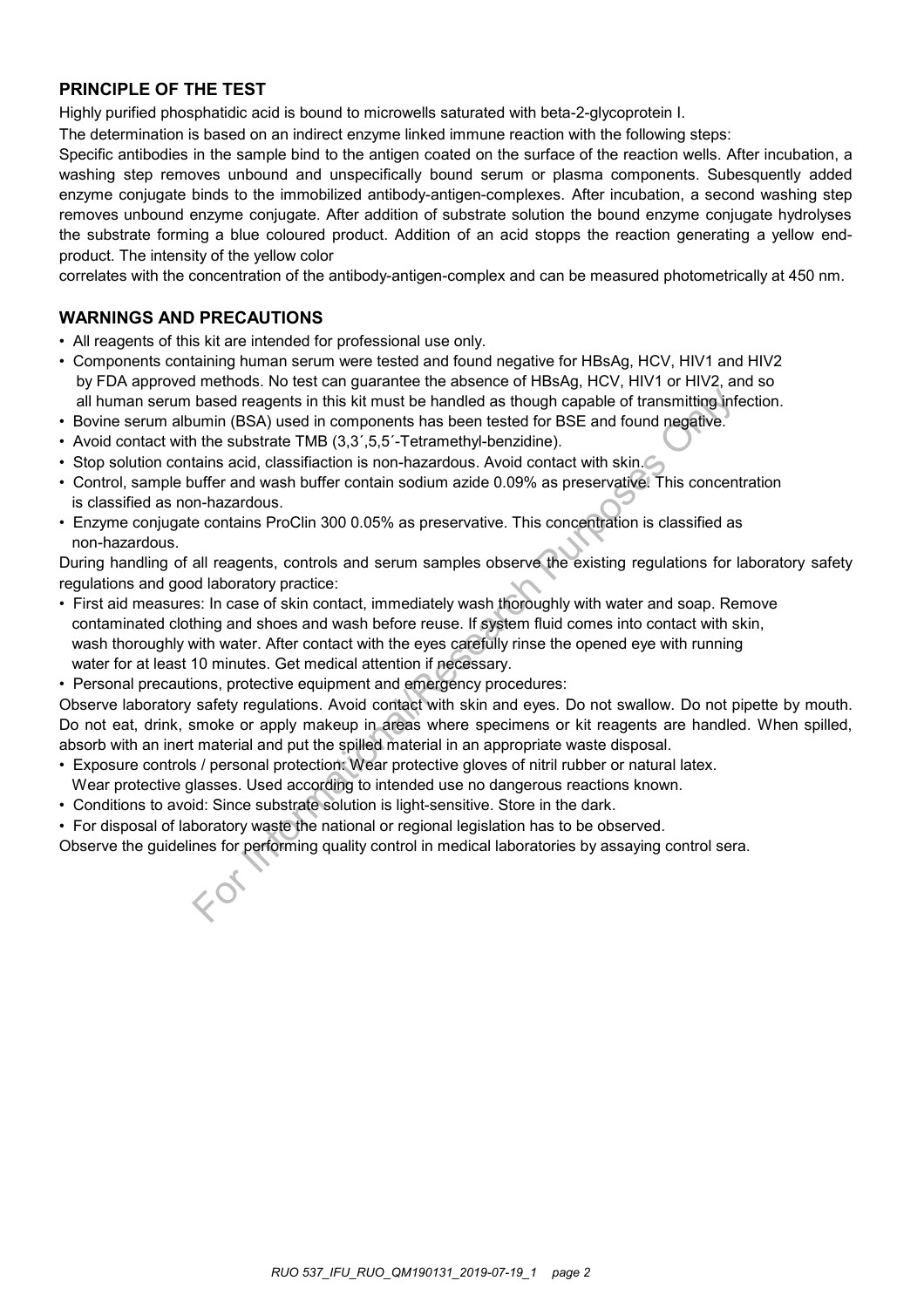# **CONTENTS OF THE KIT**

| <b>RUO 537</b>                                                                                       | $\sqrt{\zeta/2}$ 96 | Sufficient for 96 determinations                                                                                                                                                                                 |  |  |
|------------------------------------------------------------------------------------------------------|---------------------|------------------------------------------------------------------------------------------------------------------------------------------------------------------------------------------------------------------|--|--|
| <b>MICROPLATE</b>                                                                                    | 1                   | One divisible microplate consisting of 12 modules of 8 wells each. Ready to use.<br>Product code on module:<br>PPA                                                                                               |  |  |
| CALIBRATOR   A                                                                                       | $1.5$ ml            | Calibrator A 0 GPL-U/ml / 0 MPL-U/ml, containing serum/buffer matrix (PBS, BSA,<br>detergent, NaN3 0.09%), yellow. Ready to use.                                                                                 |  |  |
| CALIBRATOR   B                                                                                       | $1.5$ ml            | Calibrator B 6.3 GPL-U/ml / 6.3 MPL-U/ml, containing phosphatidic acid antibodies in a<br>serum/buffer matrix (PBS, BSA, detergent, NaN3 0.09%), yellow. Ready to use.                                           |  |  |
| CALIBRATOR C                                                                                         | $1.5$ ml            | Calibrator C 12.5 GPL-U/ml / 12.5 MPL-U/ml, containing phosphatidic acid antibodies in<br>a serum/buffer matrix (PBS, BSA, detergent, NaN3 0.09%), yellow. Ready to use.                                         |  |  |
| <b>CALIBRATOR</b><br> D                                                                              | $1.5$ ml            | Calibrator D 25 GPL-U/ml / 25 MPL-U/ml, containing phosphatidic acid antibodies in a<br>serum/buffer matrix (PBS, BSA, detergent, NaN3 0.09%), yellow. Ready to use.                                             |  |  |
| CALIBRATOR   E                                                                                       | $1.5$ ml            | Calibrator E 50 GPL-U/ml / 50 MPL-U/ml, containing phosphatidic acid antibodies in a<br>serum/buffer matrix (PBS, BSA, NaN3 0.09%), yellow. Ready to use.                                                        |  |  |
| CALIBRATOR F                                                                                         | $1.5$ ml            | Calibrator F 100 GPL-U/ml / 100 MPL-U/ml, containing phosphatidic acid antibodies in<br>a serum/buffer matrix (PBS, BSA, detergent, NaN3 0.09%), yellow. Ready to use.                                           |  |  |
| CONTROL  +                                                                                           | $1.5$ ml            | Control positive, containing phosphatidic acid antibodies in a serum/buffer matrix (PBS,<br>BSA, detergent, NaN3 0.09%), yellow. Ready to use. The concentration is specified on<br>the certificate of analysis. |  |  |
| <b>CONTROL</b>                                                                                       | $1.5$ ml            | Control negative, containing phosphatidic acid antibodies in a serum/buffer matrix<br>(PBS, BSA, detergent, NaN3 0.09%), yellow. Ready to use. The concentration is<br>specified on the certificate of analysis. |  |  |
| <b>DILUENT</b>                                                                                       | 20 ml               | Sample Buffer P, containing PBS, BSA, detergent, preservative sodium azide 0.09%,<br>yellow, concentrate (5 x).                                                                                                  |  |  |
| CONJUGATE   G                                                                                        | 15 <sub>ml</sub>    | Enzyme Conjugate; containing anti-human IgG antibodies, HRP labelled; PBS, BSA,<br>detergent, preservative PROCLIN 0.05%, light red. Ready to use.                                                               |  |  |
| CONJUGATE   M                                                                                        | 15 <sub>ml</sub>    | Enzyme Conjugate; containing anti-human IgM antibodies, HRP labelled; PBS, BSA,<br>detergent, preservative PROCLIN 0.05%, light red. Ready to use.                                                               |  |  |
| TMB                                                                                                  | 15 <sub>ml</sub>    | TMB Substrate; containing 3,3', 5,5'- Tetramethylbenzidin, colorless. Ready to use.                                                                                                                              |  |  |
| <b>STOP</b>                                                                                          | 15 <sub>ml</sub>    | Stop solution; contains acid. Ready to use.                                                                                                                                                                      |  |  |
| WASH                                                                                                 | 20 ml               | Wash Buffer, containing Tris, detergent, preservative sodium azide 0.09%; 50 x conc.                                                                                                                             |  |  |
| $\left[\begin{smallmatrix}\mathbf{1}\end{smallmatrix}\right]$                                        | 1                   | <b>Certificate of Analysis</b>                                                                                                                                                                                   |  |  |
|                                                                                                      |                     |                                                                                                                                                                                                                  |  |  |
| <b>MATERIALS REQUIRED</b>                                                                            |                     |                                                                                                                                                                                                                  |  |  |
| . Microplate reader capable of endpoint measurements at 450 nm; optional: reference filter at 620 nm |                     |                                                                                                                                                                                                                  |  |  |
| • Data reduction software                                                                            |                     |                                                                                                                                                                                                                  |  |  |
| • Multi-channel dispenser or repeatable pipette for 100 µl<br>• Vortex mixer                         |                     |                                                                                                                                                                                                                  |  |  |
| • Pipettes for 10 µl, 100 µl and 1000 µl                                                             |                     |                                                                                                                                                                                                                  |  |  |
|                                                                                                      |                     |                                                                                                                                                                                                                  |  |  |

# **MATERIALS REQUIRED**

- Microplate reader capable of endpoint measurements at 450 nm; optional: reference filter at 620 nm
- Data reduction software
- Multi-channel dispenser or repeatable pipette for 100 μl
- Vortex mixer
- Pipettes for 10 μl, 100 μl and 1000 μl
- Laboratory timing device
- Distilled or deionised water
- Measuring cylinder for 1000 ml and 100 ml
- Plastic container for storage of the wash solution

This ELISA assay is suitable for use on open automated ELISA processors. Each assay has to be validated on the respective automated system. Detailed information is provided upon request.

# **SPECIMEN COLLECTION, STORAGE AND HANDLING**

- Collect whole blood specimens using acceptable medical techniques to avoid hemolysis.
- Allow blood to clot and separate the serum or plasma by centrifugation.
- Test serum should be clear and non-hemolyzed. Contamination by hemolysis or lipemia should be avoided, but does not interfere with this assay.
- Specimens may be refrigerated at 2-8°C for up to five days or stored at -20°C up to six months.
- Avoid repetitive freezing and thawing of serum or plasma samples. This may result in variable loss of antibody activity.
- Testing of heat-inactivated sera is not recommended.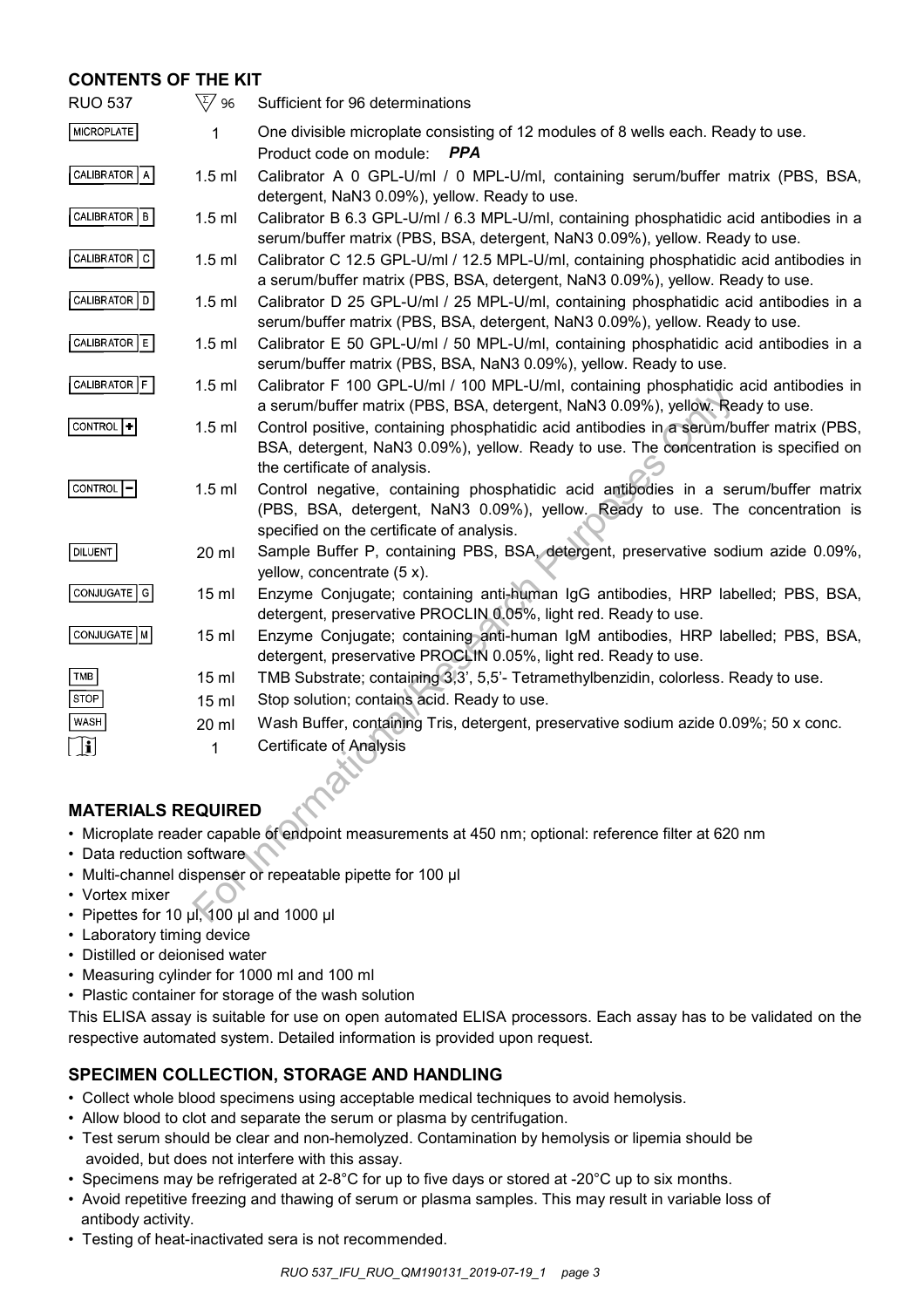# **STORAGE AND STABILITY**

- Store test kit at 2-8°C in the dark.
- Do not expose reagents to heat, sun, or strong light during storage and usage.
- Store microplate sealed and dessicated in the clip bag provided.
- Shelf life of the unopended test kit is 18 months from day of production. Unopened reagents are stable until expiration of the kit. See labels for individual batch.
- Diluted Wash Buffer and Sample Buffer are stable for at least 30 days when stored at 2-8°C. We recommend consumption on the same day.

### **PROCEDURAL NOTES**

- Do not use kit components beyond their expiration dates.
- Do not interchange kit components from different lots and products.
- All materials must be at room temperature (20-28°C) prior to use.
- Prepare all reagents and samples. Once started, performe the test without interruption.
- Double determinations may be done. By this means pipetting errors may become obvious.
- Perform the assay steps only in the order indicated.
- Always use fresh sample dilutions.
- Pipette all reagents and samples into the bottom of the wells.
- To avoid carryover or contamination, change the pipette tip between samples and different kit controls.
- Wash microwells thoroughly and remove the last droplets of wash buffer.
- All incubation steps must be accurately timed.
- Do not re-use microplate wells.

# **PREPARATION OF REAGENTS**

# **WASH**

Dilute the contents of one vial of the buffered wash solution concentrate (50x) with distilled or deionised water to a final volume of 1000 ml prior to use.

#### **DILUENT**

Sample Buffer P: Prior to use dilute the contents (20 ml) of one vial of sample buffer 5x concentrate with distilled or deionised water to a final volume of 100 ml.

### **Preparation of samples**

Dilute samples 1:100 before the assay: Put 990 µl of prediluted sample buffer in a polystyrene tube and add 10 µl Information any please once sareter, permine the test window miterialphorities and samples in the order indicated.<br>
States only in the order indicated.<br>
States and samples into the bottom of the wells.<br>
Is and samples int

of sample. Mix well. Note: Calibrators / Controls are ready to use and need not be diluted.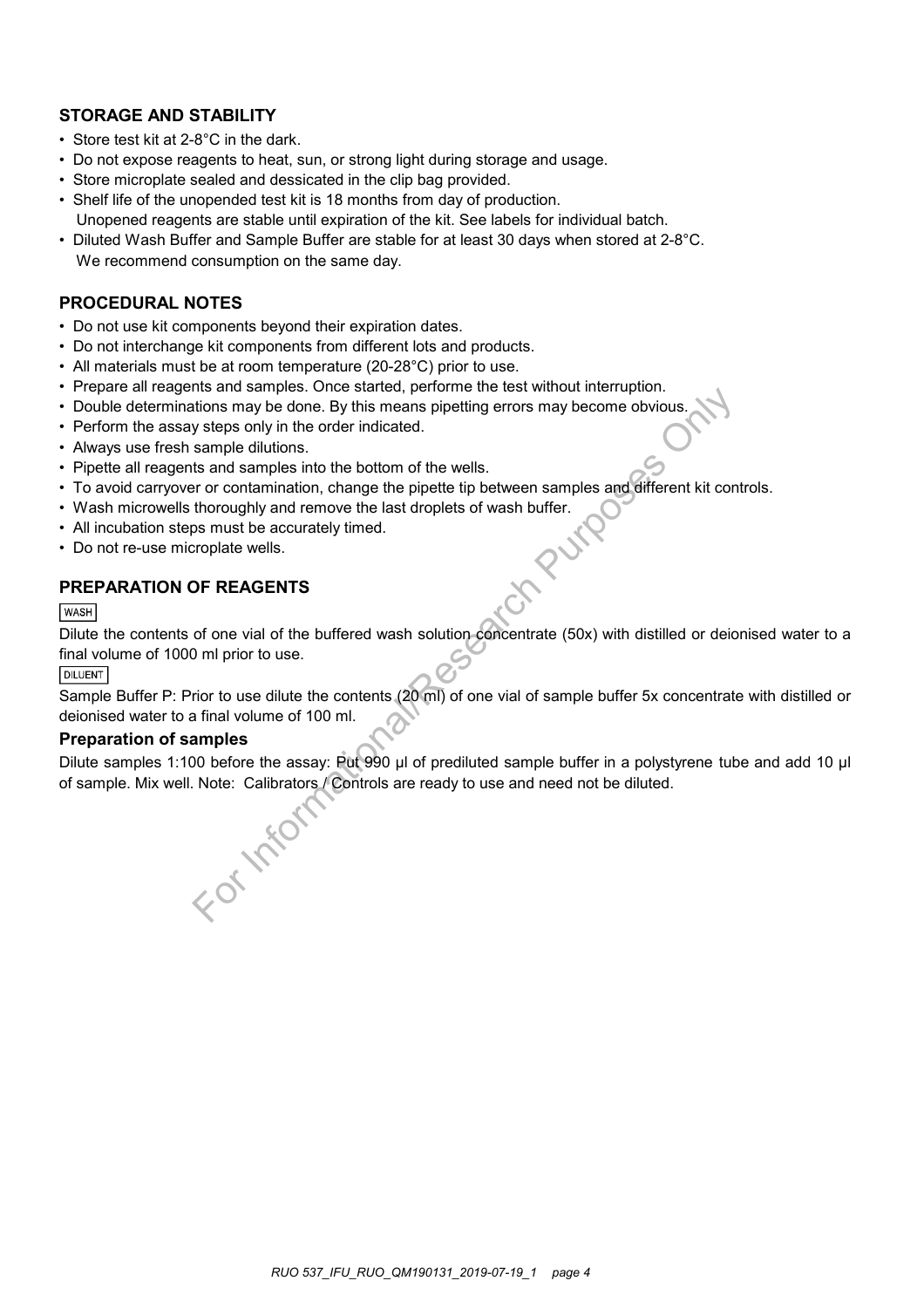# **TEST PROCEDURE**

Prepare enough microplate modules for all calibrators / controls and samples.

- 1. Pipette 100 µl of calibrators, controls and prediluted samples into the wells.
	- Incubate for 30 minutes at room temperature (20-28 °C).
	- Discard the contents of the microwells and wash 3 times with 300 µl of wash solution.
- 2. Dispense 100 μl of enzyme conjugate into each well.
- Incubate for 15 minutes at room temperature. Discard the contents of the microwells and wash 3 times with 300 μl of wash solution.
- 3. Dispense 100 μl of TMB substrate solution into each well. Incubate for 15 minutes at room temperature
- 4. Add 100 μl of stop solution to each well of the modules
	- Incubate for 5 minutes at room temperature.

Read the optical density at 450 nm (reference 600-690nm) and calculate the results. The developed colour is stable for at least 30 minutes. Read during this time.

Example for a pipetting scheme:



# **VALIDATION**

Test results are valid if the optical densities at 450 nm for calibrators / controls and the results for controls comply with the reference ranges indicated on the Certificate of Analysis enclosed in each test kit. If these quality control criteria are not met the assay run is invalid and should be repeated.

# **CALCULATION OF RESULTS**

For quantitative results plot the optical density of each calibrator versus the calibrator concentration to create a calibration curve. The concentration of samples may then be estimated from the calibration curve by interpolation. Using data reduction software a 4-Parameter-Fit with lin-log coordinates for optical density and concentration is the data reduction method of choice.

# **ASSAY CHARACTERISTICS**

# **Calibration**

Calibration is related to the internationally recognised reference sera from E.N. Harris, Louisville and to IRP 97/656 (IgG) and HCAL (IgG) / EY2C9 (IgM).

# **Measuring range**

The calculation range of this ELISA assay is

IgG: 0 - 100 GPL-U/ml

IgM: 0 - 100 MPL-U/ml

# **Interfering substances**

No interference has been observed with haemolytic (up to 1000 mg/dl) or lipemic (up to 3 g/dl triglycerides) sera or plasma, or bilirubin (up to 40 mg/dl) containing sera or plasma. Nor have any interfering effects been observed with the use of anticoagulants (Citrate, EDTA, Heparine). However for practical reasons it is recommended that grossly hemolyzed or lipemic samples should be avoided.

# **LIMITATIONS OF THE PROCEDURE**

For research use only. Not for diagnostic procedures.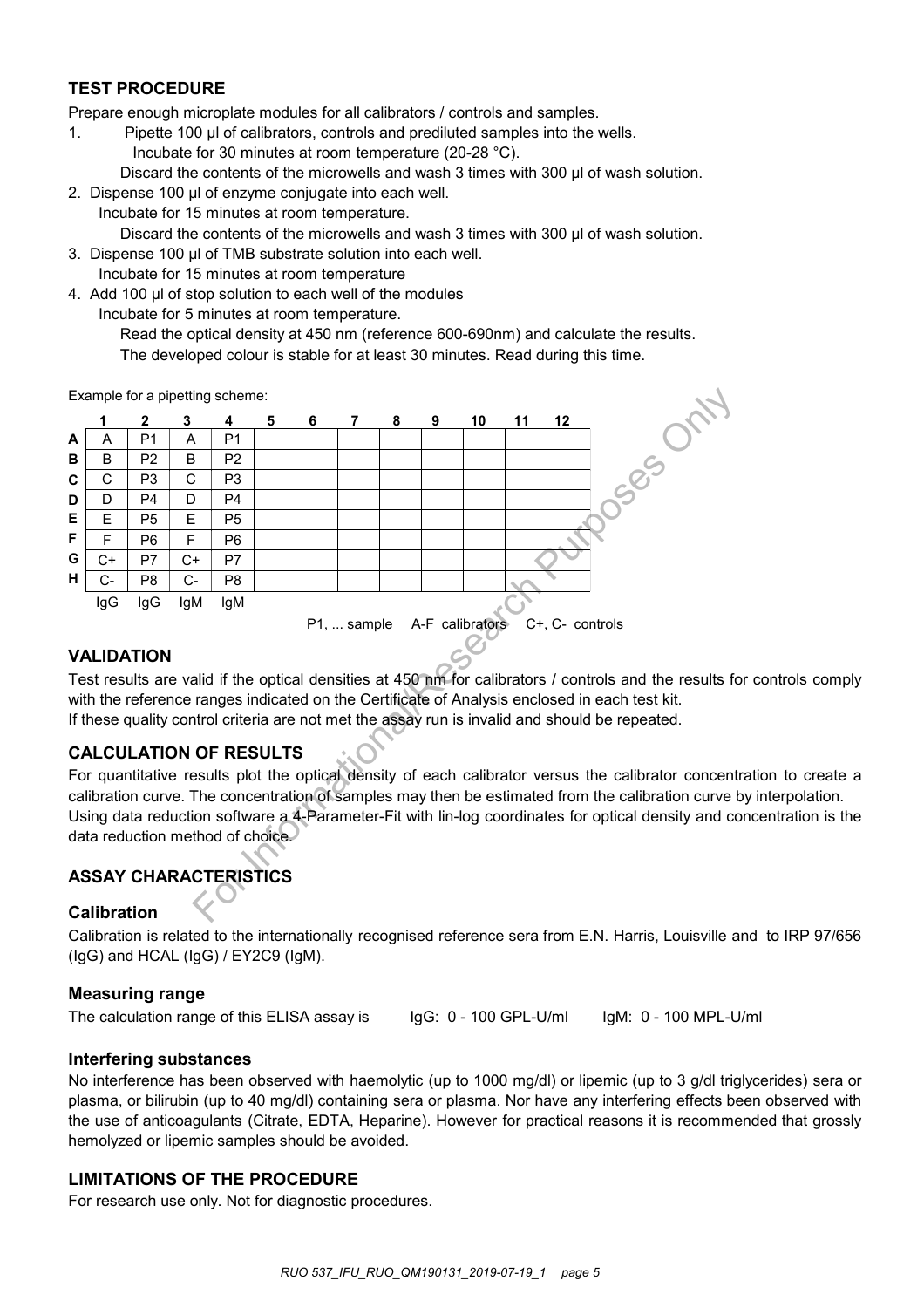# **REFERENCES**

1. Banzato A, Pozzi N, Frasson R, De F, V, Ruffatti A, Bison E et al. Antibodies to Domain I of beta(2)Glycoprotein I are in close relation to patients risk categories in Antiphospholipid Syndrome (APS). Thromb Res 2011; 128(6):583 -6.

2. Bertolaccini ML, Amengual O, Atsumi T, Binder WL, de LB, Forastiero R et al. 'Non-criteria' aPL tests: report of a task force and preconference workshop at the 13th International Congress on Antiphospholipid Antibodies, Galveston, TX, USA, April 2010. Lupus 2011; 20(2):191-205.

3. de Laat B, de Groot PG. Autoantibodies directed against domain I of beta2-glycoprotein I. Curr Rheumatol Rep 2011; 13(1):70-6.

4. de Laat B, Mertens K, de Groot PG. Mechanisms of disease: antiphospholipid antibodies-from clinical association to pathologic mechanism. Nat Clin Pract Rheumatol 2008; 4(4):192-9.

5. de Laat B, Pengo V, Pabinger I, Musial J, Voskuyl AE, Bultink IE et al. The association between circulating antibodies against domain I of beta2-glycoprotein I and thrombosis: an international multicenter study. J Thromb Haemost 2009; 7(11):1767-73.

6. Espinosa G, Cervera R. Antiphospholipid syndrome. Arthritis Res Ther 2008; 10(6):230.

7. Favaloro EJ, Wong RC. Laboratory testing for the antiphospholipid syndrome: making sense of antiphospholipid antibody assays. Clin Chem Lab Med 2011; 49(3):447-61.

8. Fischer MJ, Rauch J, Levine JS. The antiphospholipid syndrome. Arthritis Rheum 2007; 27(1):35-46.

9. Giannakopoulos B, Passam F, Ioannou Y, Krilis SA. How we diagnose the antiphospholipid syndrome. Blood 2009; 113(5):985-94.

10. Greaves M, Cohen H, Machin SJ, Mackie I. Guidelines on the investigation and management of the antiphospholipid syndrome. Br J Haematol 2000; 109(4):704-15.

11. Hughes GR. Hughes syndrome: antiphospholipid syndrome. J R Coll Physicians Lond 1998; 32(3):260-4.

12. Hughes GR. Hughes Syndrome (the antiphospholipid syndrome): ten clinical lessons. Autoimmun Rev 2008; 7 (3):262-6.

13. Hughes GR. Antiphospholipid syndrome, migraine and stroke. Lupus 2010; 19(5):555-6.

14. Hughes GR, Harris NN, Gharavi AE. The anticardiolipin syndrome. J Rheumatol 1986; 13(3):486-9.

15. Koike T, Bohgaki M, Amengual O, Atsumi T. Antiphospholipid antibodies: lessons from the bench. J Autoimmun 2007; 28(2-3):129-33.

16. Lakos G, Favaloro EJ, Harris EN, Meroni PL, Tincani A, Wong RC et al. International consensus guidelines on anticardiolipin and anti-beta2-glycoprotein I testing: report from the 13th International Congress on Antiphospholipid Antibodies. Arthritis Rheum 2012; 64(1):1-10. 009; 7(11):1767-73.<br>
wera R. Antiphospholipid syndrome. Arthritis Res Ther 2008; 10(6):230.<br>
ong RC. Laboratory testing for the antiphospholipid syndrome: making sense of<br>
in Chem Lab Med 2011; 49(3):447-61.<br>
ch, J. Lewine

17. Mackworth-Young C. Primary antiphospholipid syndrome: a distinct entity? Autoimmun Rev 2006; 5(1):70-5.

18. Miyakis S, Lockshin MD, Atsumi T, Branch DW, Brey RL, Cervera R et al. International consensus statement on an update of the classification criteria for definite antiphospholipid syndrome (APS). J Thromb Haemost 2006; 4(2):295-306.

19. Molina JF, Gutierrez-Urena S, Molina J, Uribe O, Richards S, De CC et al. Variability of anticardiolipin antibody isotype distribution in 3 geographic populations of patients with systemic lupus erythematosus. J Rheumatol 1997; 24(2):291-6.

20. Oku K, Atsumi T, Amengual O, Koike T. Antiprothrombin antibody testing: detection and clinical utility. Semin Thromb Hemost 2008; 34(4):335-9.

21. Pengo V, Biasiolo A, Bison E, Chantarangkul V, Tripodi A. Antiphospholipid antibody ELISAs: survey on the performance of clinical laboratories assessed by using lyophilized affinity-purified IgG with anticardiolipin and antibeta2-Glycoprotein I activity. Thromb Res 2007; 120(1):127-33.

22. Pierangeli SS, de Groot PG, Dlott J, Favaloro E, Harris EN, Lakos G et al. 'Criteria' aPL tests: report of a task force and preconference workshop at the 13th International Congress on Antiphospholipid Antibodies, Galveston, Texas, April 2010. Lupus 2011; 20(2):182-90.

23. Pierangeli SS, Favaloro EJ, Lakos G, Meroni PL, Tincani A, Wong RC et al. Standards and reference materials for the anticardiolipin and anti-beta-2-glycoprotein I assays: a report of recommendations from the APL Task Force at the 13th International Congress on Antiphospholipid Antibodies. Clin Chim Acta 2012; 413(1-2):358-60.

24. Sinico RA, Bollini B, Sabadini E, Di Toma L, Radice A. The use of laboratory tests in diagnosis and monitoring of systemic lupus erythematosus. J Nephrol JID - 9012268 2002; 15 Suppl 6:S20-S27.

25. Tincani A, Andreoli L, Casu C, Cattaneo R, Meroni P. Antiphospholipid antibody profile: implications for the evaluation and management of patients. Lupus 2010; 19(4):432-5.

26. Tincani A, Morozzi G, Afeltra A, Alessandri C, Allegri F, Bistoni O et al. Antiprothrombin antibodies: a